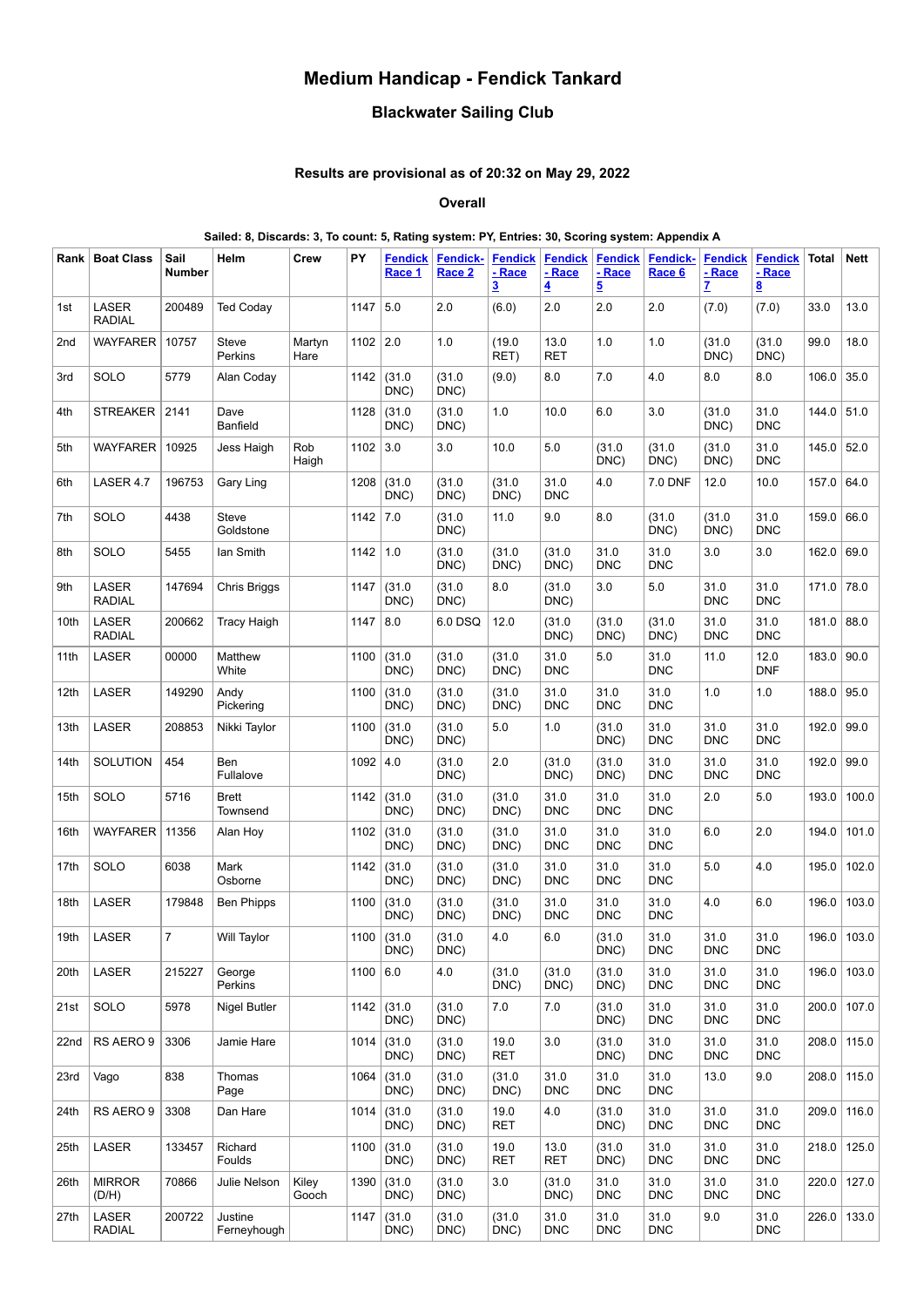| Rank | <b>Boat Class</b> | Sail<br><b>Number</b> | Helm              | Crew              | PY   | <b>Fendick</b><br><b>Race 1</b> | <b>Fendick-</b><br>Race 2 | Fendick<br>- Race | <b>Fendick</b><br>- Race | - Race             | <b>Fendick   Fendick-   Fendick  </b><br>Race 6 | - Race             | <b>Fendick</b><br>- Race | Total | <b>Nett</b> |
|------|-------------------|-----------------------|-------------------|-------------------|------|---------------------------------|---------------------------|-------------------|--------------------------|--------------------|-------------------------------------------------|--------------------|--------------------------|-------|-------------|
| 28th | 420               | 52067                 | Sam Glover        |                   | 1105 | (31.0)<br>DNC)                  | (31.0)<br>DNC)            | (31.0)<br>DNC)    | 31.0<br><b>DNC</b>       | 31.0<br><b>DNC</b> | 31.0<br><b>DNC</b>                              | 10.0               | 31.0<br><b>DNC</b>       | 227.0 | 134.0       |
| 29th | 2000              | 2190                  | Thomas<br>Sheriff | Daniel<br>Sheriff | 1114 | (31.0)<br>DNC)                  | (31.0)<br>DNC)            | 13.0              | (31.0)<br>DNC)           | 31.0<br><b>DNC</b> | 31.0<br><b>DNC</b>                              | 31.0<br><b>DNC</b> | 31.0<br><b>DNC</b>       | 230.0 | 137.0       |
| 30th | <b>RS 200</b>     | 1492                  | Gary Ling         | lan<br>Papworth   | 1046 | (31.0)<br>DNC)                  | (31.0)<br>DNC)            | 14.0              | (31.0)<br>DNC)           | 31.0<br><b>DNC</b> | 31.0<br><b>DNC</b>                              | 31.0<br><b>DNC</b> | 31.0<br><b>DNC</b>       | 231.0 | 138.0       |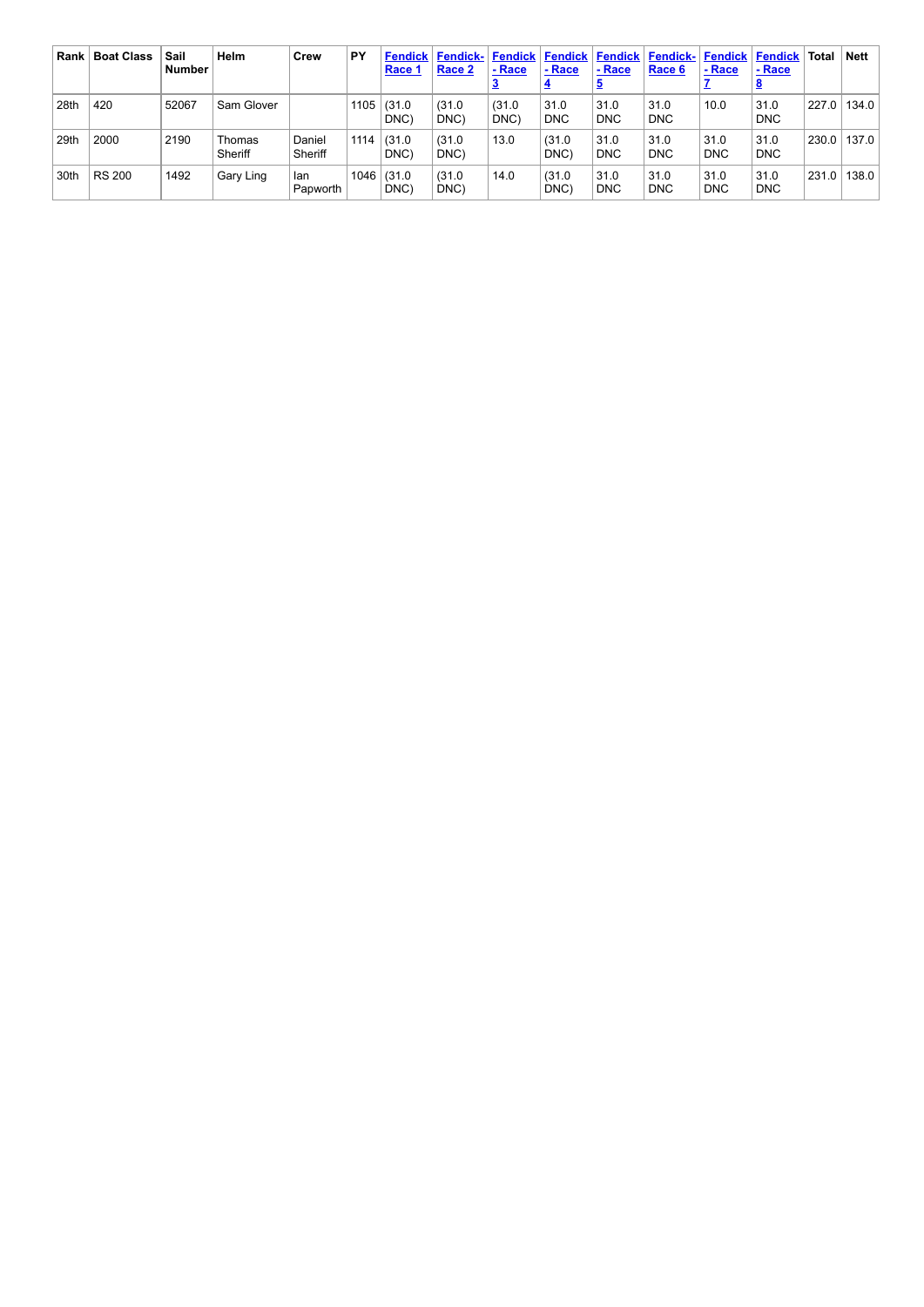### **Fendick Race 1 - 3rd April 2022 at 13:15**

<span id="page-2-0"></span>

| Rank           | <b>Boat Class</b>   | Sail Number | Helm                 | Crew        | PY   | <b>Start</b> | <b>Finish</b> | Elapsed | Corrected | <b>Points</b> |
|----------------|---------------------|-------------|----------------------|-------------|------|--------------|---------------|---------|-----------|---------------|
|                | SOLO                | 5455        | lan Smith            |             | 1142 | 13:18:00     | 14:26:41      | 1:08:41 | 1:00:09   | 1.0           |
| $\overline{2}$ | <b>WAYFARER</b>     | 10757       | <b>Steve Perkins</b> | Martyn Hare | 1102 | 13:18:00     | 14:25:06      | 1:07:06 | 1:00:53   | 2.0           |
| 3              | <b>WAYFARER</b>     | 10925       | Jess Haigh           | Rob Haigh   | 1102 | 13:18:00     | 14:26:55      | 1:08:55 | 1:02:32   | 3.0           |
| 4              | <b>SOLUTION</b>     | 454         | <b>Ben Fullalove</b> |             | 1092 | 13:18:00     | 14:26:57      | 1:08:57 | 1:03:08   | 4.0           |
| 5              | <b>LASER RADIAL</b> | 200489      | <b>Ted Coday</b>     |             | 1147 | 13:18:00     | 14:32:28      | 1:14:28 | 1:04:55   | 5.0           |
| 6              | LASER               | 215227      | George Perkins       |             | 1100 | 13:18:00     | 14:31:46      | 1:13:46 | 1:07:04   | 6.0           |
| 7              | SOLO                | 4438        | Steve Goldstone      |             | 1142 | 13:18:00     | 14:35:47      | 1:17:47 | 1:08:07   | 7.0           |
| 8              | <b>LASER RADIAL</b> | 200662      | Tracy Haigh          |             | 1147 | 13:18:00     | 14:36:24      | 1:18:24 | 1:08:21   | 8.0           |

**Start: Start 1, Finishes: Place**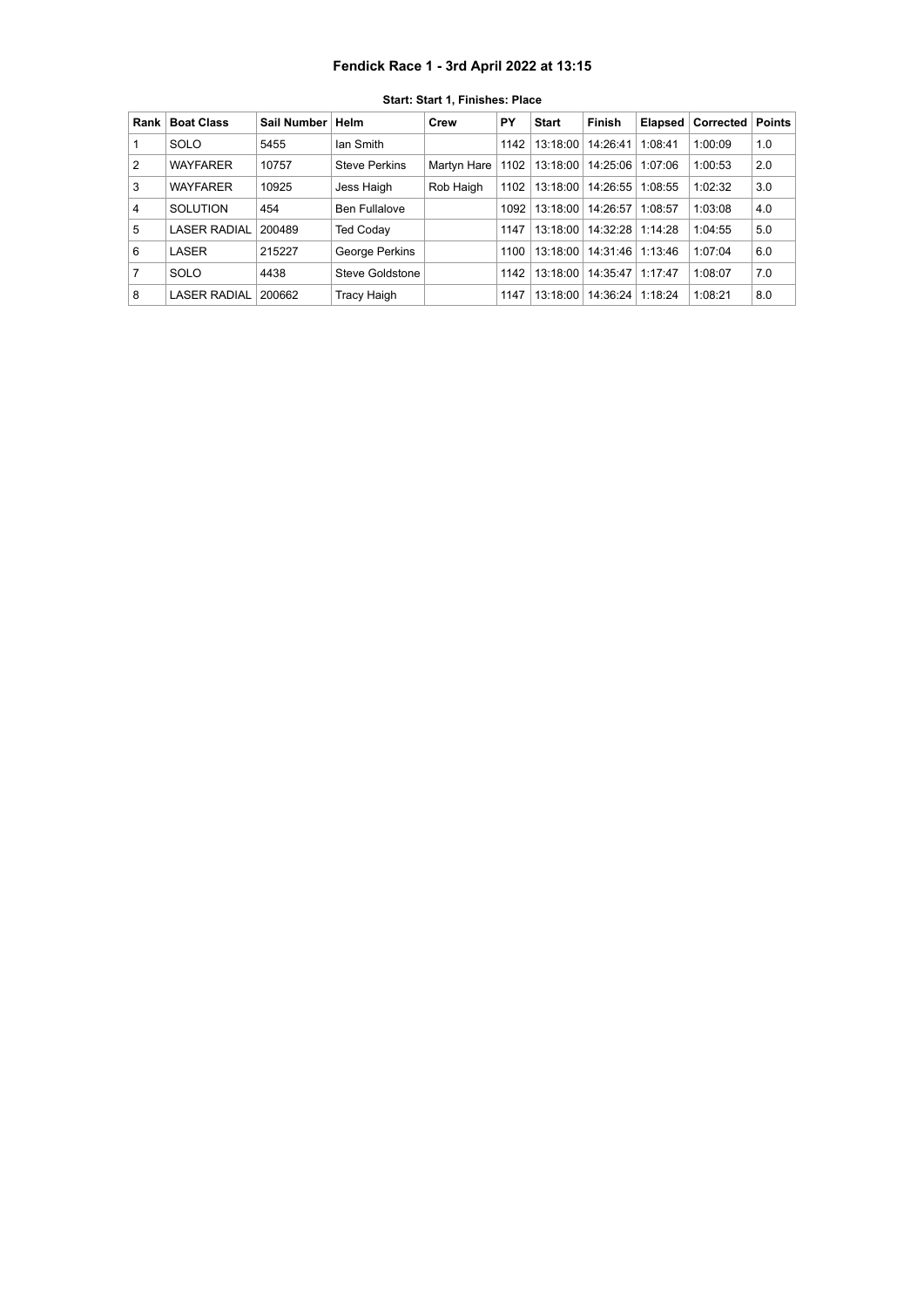### **Fendick- Race 2 - 3rd April 2022 at 13:15**

<span id="page-3-0"></span>

| Rank l | <b>Boat Class</b>   | Sail Number   Helm |                      | Crew          | PΥ   | <b>Start</b>                         | Finish                        |            | <b>Elapsed Corrected Points</b> |     |
|--------|---------------------|--------------------|----------------------|---------------|------|--------------------------------------|-------------------------------|------------|---------------------------------|-----|
|        | <b>WAYFARER</b>     | 10757              | <b>Steve Perkins</b> | Martyn Hare I |      | 1102   14:43:00   15:18:02   0:35:02 |                               |            | 0:31:47                         | 1.0 |
| 2      | <b>LASER RADIAL</b> | 200489             | <b>Ted Coday</b>     |               | 1147 |                                      | 14:43:00   15:20:28   0:37:28 |            | 0:32:40                         | 2.0 |
| 3      | <b>WAYFARER</b>     | 10925              | Jess Haigh           | Rob Haigh     | 1102 |                                      | 14:43:00   15:20:13   0:37:13 |            | 0:33:46                         | 3.0 |
| 4      | LASER               | 215227             | George Perkins       |               | 1100 |                                      | 14:43:00   15:31:11           | 0:48:11    | 0:43:48                         | 4.0 |
| 5      | <b>LASER RADIAL</b> | 200662             | Tracy Haigh          |               | 1147 |                                      |                               | <b>DSQ</b> |                                 | 6.0 |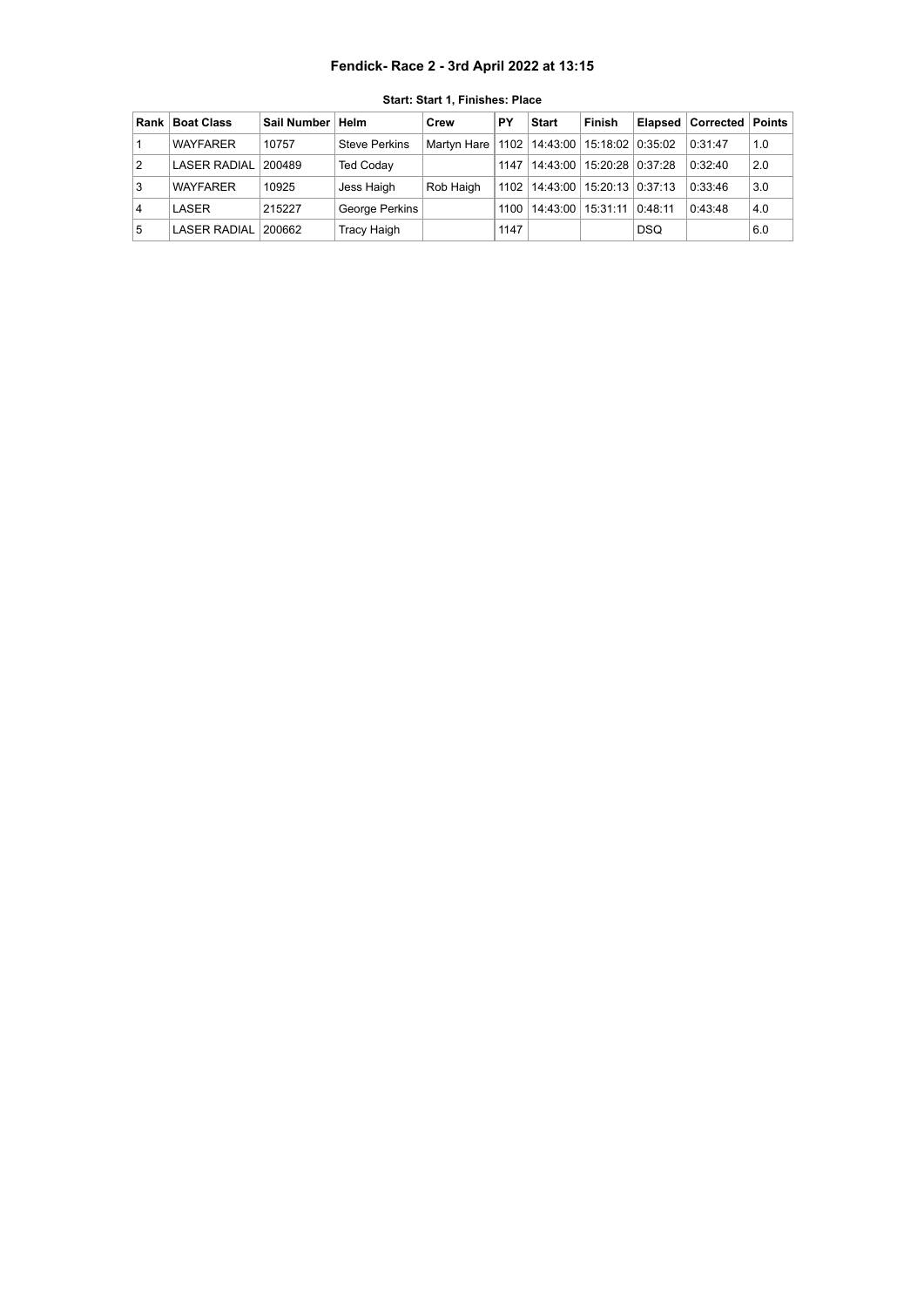### **Fendick - Race 3 - 17th April 2022 at 12:00**

<span id="page-4-0"></span>

| Rank           | <b>Boat Class</b>   | <b>Sail Number</b> | Helm                  | Crew           | PY   | <b>Start</b> | Finish   | <b>Elapsed</b> | Corrected | <b>Points</b> |
|----------------|---------------------|--------------------|-----------------------|----------------|------|--------------|----------|----------------|-----------|---------------|
| 1              | <b>STREAKER</b>     | 2141               | Dave Banfield         |                | 1128 | 12:18        | 13:01:39 | 0:43:39        | 0:38:42   | 1.0           |
| $\overline{2}$ | <b>SOLUTION</b>     | 454                | <b>Ben Fullalove</b>  |                | 1092 | 12:18        | 13:01:07 | 0:43:07        | 0:39:29   | 2.0           |
| 3              | MIRROR (D/H)        | 70866              | Julie Nelson          | Kiley Gooch    | 1390 | 12:18        | 13:13:01 | 0:55:01        | 0:39:35   | 3.0           |
| 4              | LASER               | 7                  | Will Taylor           |                | 1100 | 12:18        | 13:02:09 | 0:44:09        | 0:40:08   | 4.0           |
| 5              | <b>LASER</b>        | 208853             | Nikki Taylor          |                | 1100 | 12:18        | 13:02:12 | 0:44:12        | 0:40:11   | 5.0           |
| 6              | <b>LASER RADIAL</b> | 200489             | <b>Ted Coday</b>      |                | 1147 | 12:18        | 13:04:12 | 0:46:12        | 0:40:17   | 6.0           |
| 7              | <b>SOLO</b>         | 5978               | Nigel Butler          |                | 1142 | 12:18        | 13:04:54 | 0:46:54        | 0:41:04   | 7.0           |
| 8              | <b>LASER RADIAL</b> | 147694             | Chris Briggs          |                | 1147 | 12:18        | 13:05:19 | 0:47:19        | 0:41:15   | 8.0           |
| 9              | <b>SOLO</b>         | 5779               | Alan Coday            |                | 1142 | 12:18        | 13:05:53 | 0:47:53        | 0:41:56   | 9.0           |
| 10             | <b>WAYFARER</b>     | 10925              | Jess Haigh            | Rob Haigh      | 1102 | 12:18        | 13:04:59 | 0:46:59        | 0:42:38   | 10.0          |
| 11             | <b>SOLO</b>         | 4438               | Steve Goldstone       |                | 1142 | 12:18        | 13:06:55 | 0:48:55        | 0:42:50   | 11.0          |
| 12             | <b>LASER RADIAL</b> | 200662             | <b>Tracy Haigh</b>    |                | 1147 | 12:18        | 13:07:10 | 0:49:10        | 0:42:52   | 12.0          |
| 13             | 2000                | 2190               | Thomas Sheriff        | Daniel Sheriff | 1114 | 12:18        | 13:06:04 | 0:48:04        | 0:43:09   | 13.0          |
| 14             | <b>RS 200</b>       | 1492               | Gary Ling             | Ian Papworth   | 1046 | 12:18        | 13:05:52 | 0:47:52        | 0:45:46   | 14.0          |
| 15             | <b>WAYFARER</b>     | 10757              | <b>Steve Perkins</b>  | Martyn Hare    | 1102 |              |          | <b>RET</b>     |           | 19.0          |
| 15             | RS AERO 9           | 3306               | Jamie Hare            |                | 1014 |              |          | <b>RET</b>     |           | 19.0          |
| 15             | RS AERO 9           | 3308               | Dan Hare              |                | 1014 | 12:18        | 12:49:58 | <b>RET</b>     |           | 19.0          |
| 15             | LASER               | 133457             | <b>Richard Foulds</b> |                | 1100 | 12:18        | 13:03:55 | <b>RET</b>     |           | 19.0          |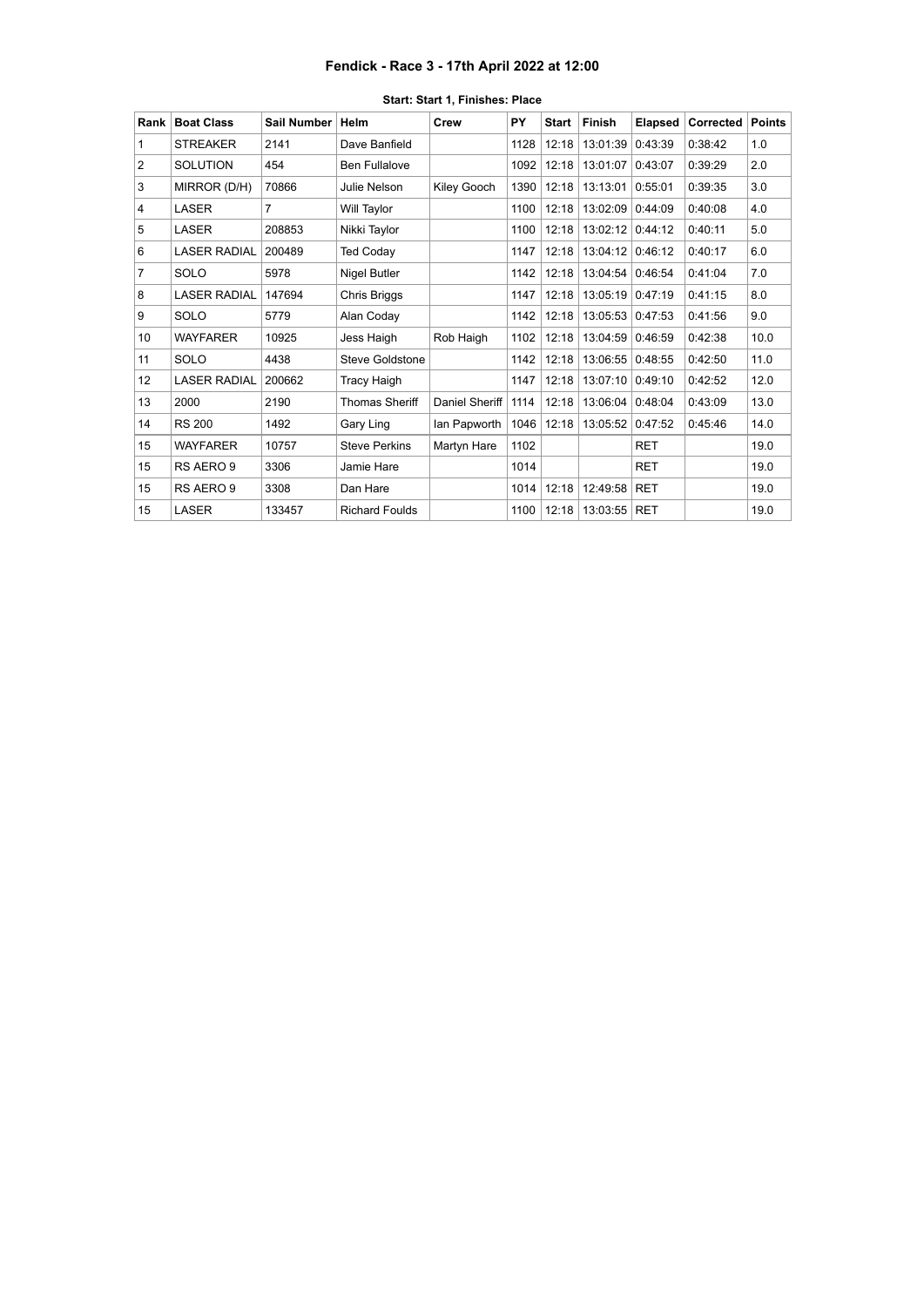### **Fendick - Race 4 - 17th April 2022 at 12:00**

<span id="page-5-0"></span>

| Rank | <b>Boat Class</b>   | Sail Number | Helm                  | Crew        | PY   | <b>Start</b> | Finish             | <b>Elapsed</b> | <b>Corrected</b> | <b>Points</b> |
|------|---------------------|-------------|-----------------------|-------------|------|--------------|--------------------|----------------|------------------|---------------|
|      | LASER               | 208853      | Nikki Taylor          |             | 1100 | 13:33:00     | 14:07:32           | 0:34:32        | 0:31:24          | 1.0           |
| 2    | <b>LASER RADIAL</b> | 200489      | <b>Ted Coday</b>      |             | 1147 | 13:33:00     | 14:09:06           | 0:36:06        | 0:31:28          | 2.0           |
| 3    | RS AERO 9           | 3306        | Jamie Hare            |             | 1014 | 13:33:00     | 14:04:55   0:31:55 |                | 0:31:29          | 3.0           |
| 4    | RS AERO 9           | 3308        | Dan Hare              |             | 1014 | 13:33:00     | 14:05:10 0:32:10   |                | 0:31:43          | 4.0           |
| 5    | WAYFARER            | 10925       | Jess Haigh            | Rob Haigh   | 1102 | 13:33:00     | 14:08:05           | 0:35:05        | 0:31:50          | 5.0           |
| 6    | LASER               | 7           | Will Taylor           |             | 1100 | 13:33:00     | 14:08:22           | 0:35:22        | 0:32:09          | 6.0           |
| 7    | SOLO                | 5978        | <b>Nigel Butler</b>   |             | 1142 | 13:33:00     | 14:10:26           | 0:37:26        | 0:32:47          | 7.0           |
| 8    | SOLO                | 5779        | Alan Coday            |             | 1142 | 13:33:00     | 14:11:02           | 0:38:02        | 0:33:18          | 8.0           |
| 9    | SOLO                | 4438        | Steve Goldstone       |             | 1142 | 13:33:00     | 14:11:47           | 0:38:47        | 0:33:58          | 9.0           |
| 10   | <b>STREAKER</b>     | 2141        | Dave Banfield         |             | 1128 | 13:33:00     | 14:11:34           | 0:38:34        | 0:34:11          | 10.0          |
| 11   | WAYFARER            | 10757       | <b>Steve Perkins</b>  | Martyn Hare | 1102 | 13:33:00     | 14:07:07           | <b>RET</b>     |                  | 13.0          |
| 11   | LASER               | 133457      | <b>Richard Foulds</b> |             | 1100 | 13:33:00     | 14:08:34   RET     |                |                  | 13.0          |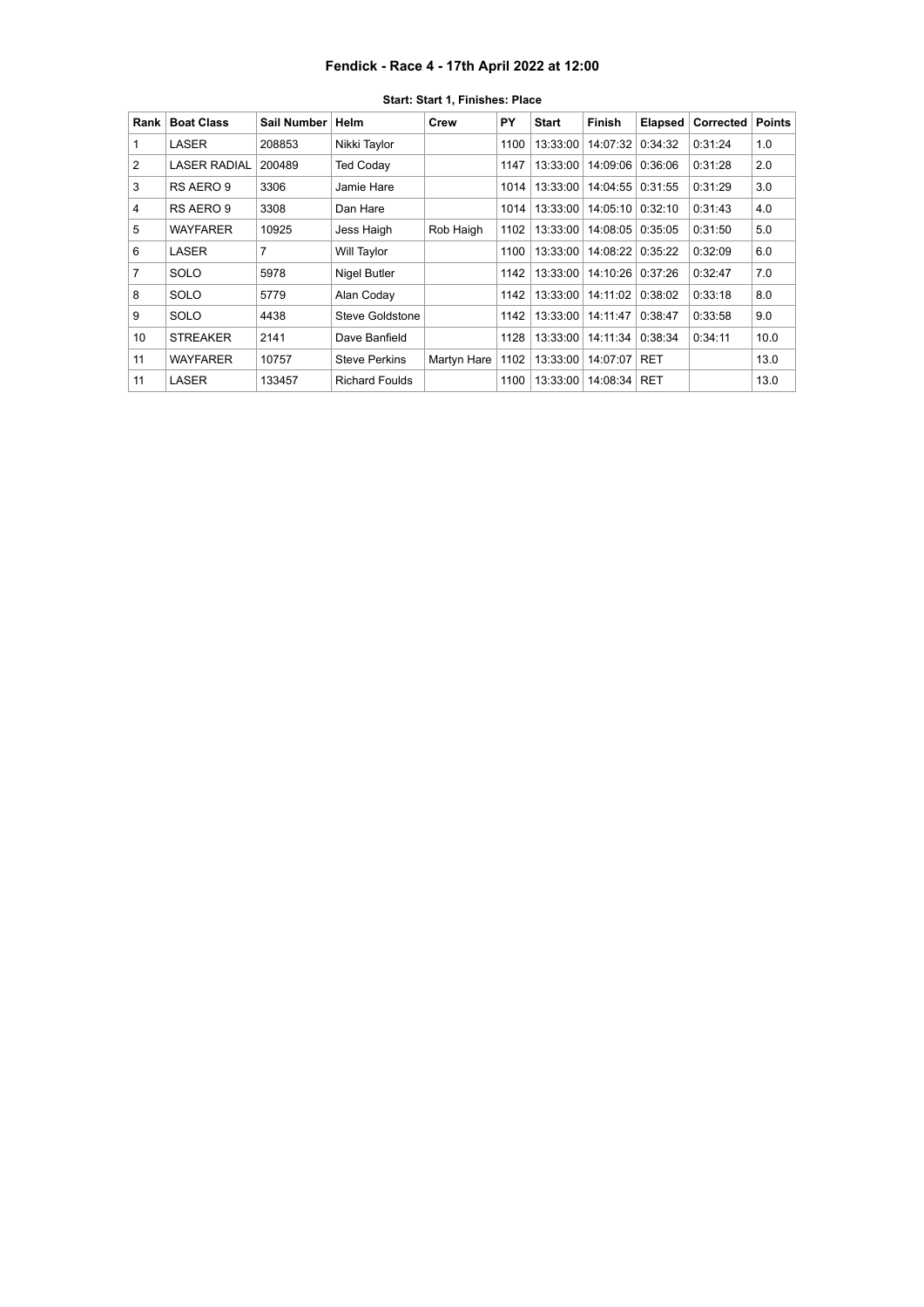## **Fendick - Race 5 - 15th May 2022 at 11:00**

<span id="page-6-0"></span>

| Rank | <b>Boat Class</b>   | Sail Number | ∣ Helm               | Crew        | PΥ   | Start | Finish               | <b>Elapsed</b> | Corrected | <b>Points</b> |
|------|---------------------|-------------|----------------------|-------------|------|-------|----------------------|----------------|-----------|---------------|
|      | <b>WAYFARER</b>     | 10757       | <b>Steve Perkins</b> | Martyn Hare | 1102 | 11:03 | 12:00:38 0:57:38     |                | 0:52:18   | 1.0           |
| 2    | <b>LASER RADIAL</b> | 200489      | <b>Ted Coday</b>     |             | 1147 | 11:03 | 12:05:29             | 1:02:29        | 0:54:29   | 2.0           |
| 3    | <b>LASER RADIAL</b> | 147694      | Chris Briggs         |             | 1147 | 11:03 | 12:09:28             | 1:06:28        | 0:57:57   | 3.0           |
| 4    | LASER 4.7           | 196753      | Gary Ling            |             | 1208 | 11:03 | $12:14:22$   1:11:22 |                | 0:59:05   | 4.0           |
| 5    | LASER               | 00000       | <b>Matthew White</b> |             | 1100 | 11:03 | 12:09:04             | 1:06:04        | 1:00:04   | 5.0           |
| 6    | <b>STREAKER</b>     | 2141        | Dave Banfield        |             | 1128 | 11:03 | 12:12:09             | 1:09:09        | 1:01:18   | 6.0           |
| 7    | SOLO                | 5779        | Alan Coday           |             | 1142 | 11:03 | 12:13:24             | 1:10:24        | 1:01:39   | 7.0           |
| 8    | SOLO                | 4438        | Steve Goldstone      |             | 1142 | 11:03 | 12:14:12             | 1:11:12        | 1:02:21   | 8.0           |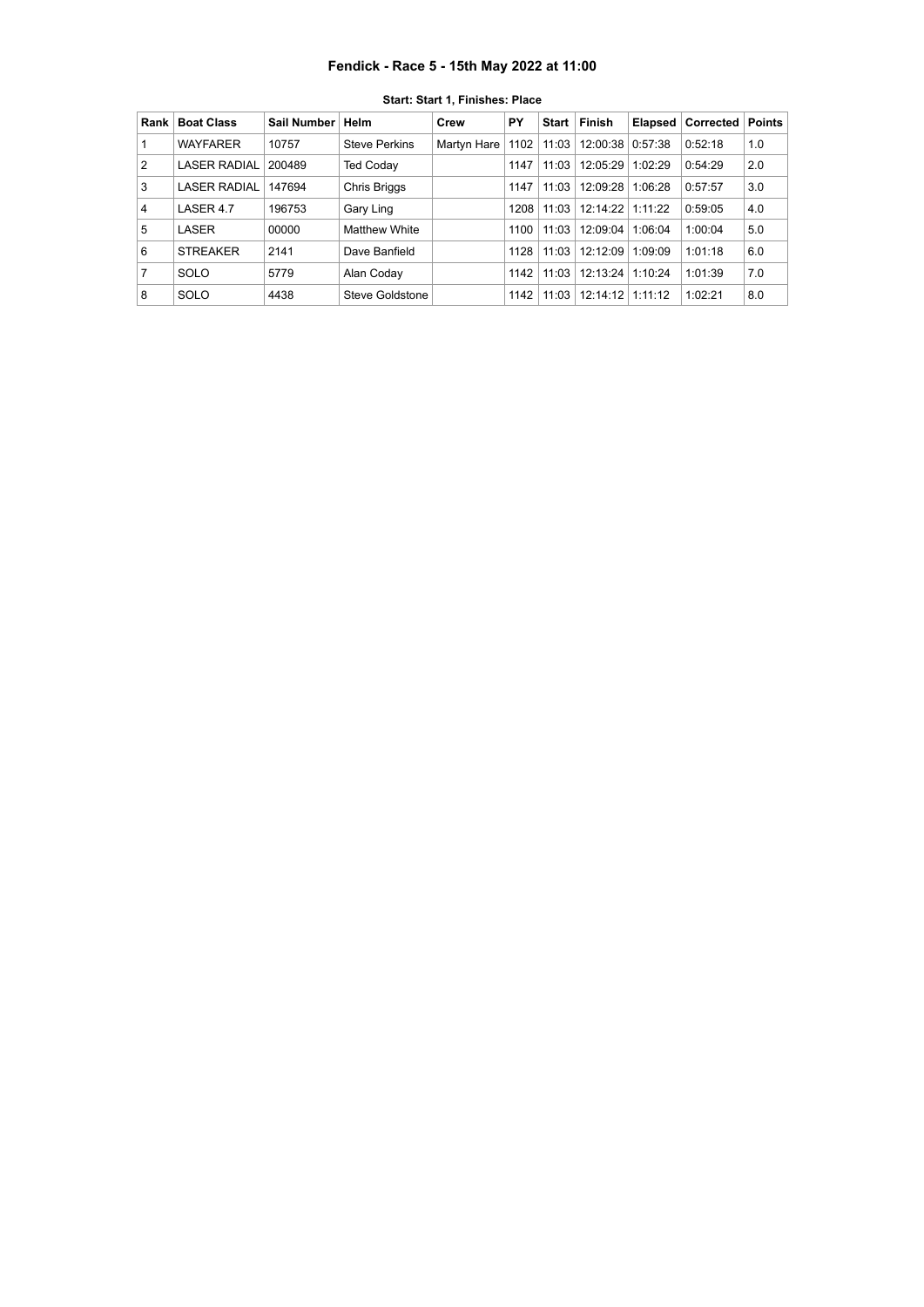## **Fendick- Race 6 - 15th May 2022 at 11:00**

<span id="page-7-0"></span>

| Rank l | <b>Boat Class</b>   | Sail Number   Helm |                      | Crew        | PΥ   | Start | <b>Finish</b>           | <b>Elapsed</b> | Corrected | Points |
|--------|---------------------|--------------------|----------------------|-------------|------|-------|-------------------------|----------------|-----------|--------|
|        | <b>WAYFARER</b>     | 10757              | <b>Steve Perkins</b> | Martyn Hare |      |       | 1102   12:30   13:25:47 | 0:55:47        | 0:50:37   | 1.0    |
| 2      | <b>LASER RADIAL</b> | 200489             | <b>Ted Coday</b>     |             | 1147 | 12:30 | $13:51:12$   1:21:12    |                | 1:10:48   | 2.0    |
| 3      | <b>STREAKER</b>     | 2141               | Dave Banfield        |             | 1128 | 12:30 | $13:51:38$   1:21:38    |                | 1.12.22   | 3.0    |
| 4      | SOLO                | 5779               | Alan Coday           |             | 1142 | 12:30 | 13:55:50                | 1:25:50        | 1:15:10   | 4.0    |
| 5      | <b>LASER RADIAL</b> | 147694             | <b>Chris Briggs</b>  |             | 1147 | 12:30 | 13:56:31                | 1:26:31        | 1:15:26   | 5.0    |
| 6      | LASER 4.7           | 196753             | Gary Ling            |             | 1208 |       |                         | <b>DNF</b>     |           | 7.0    |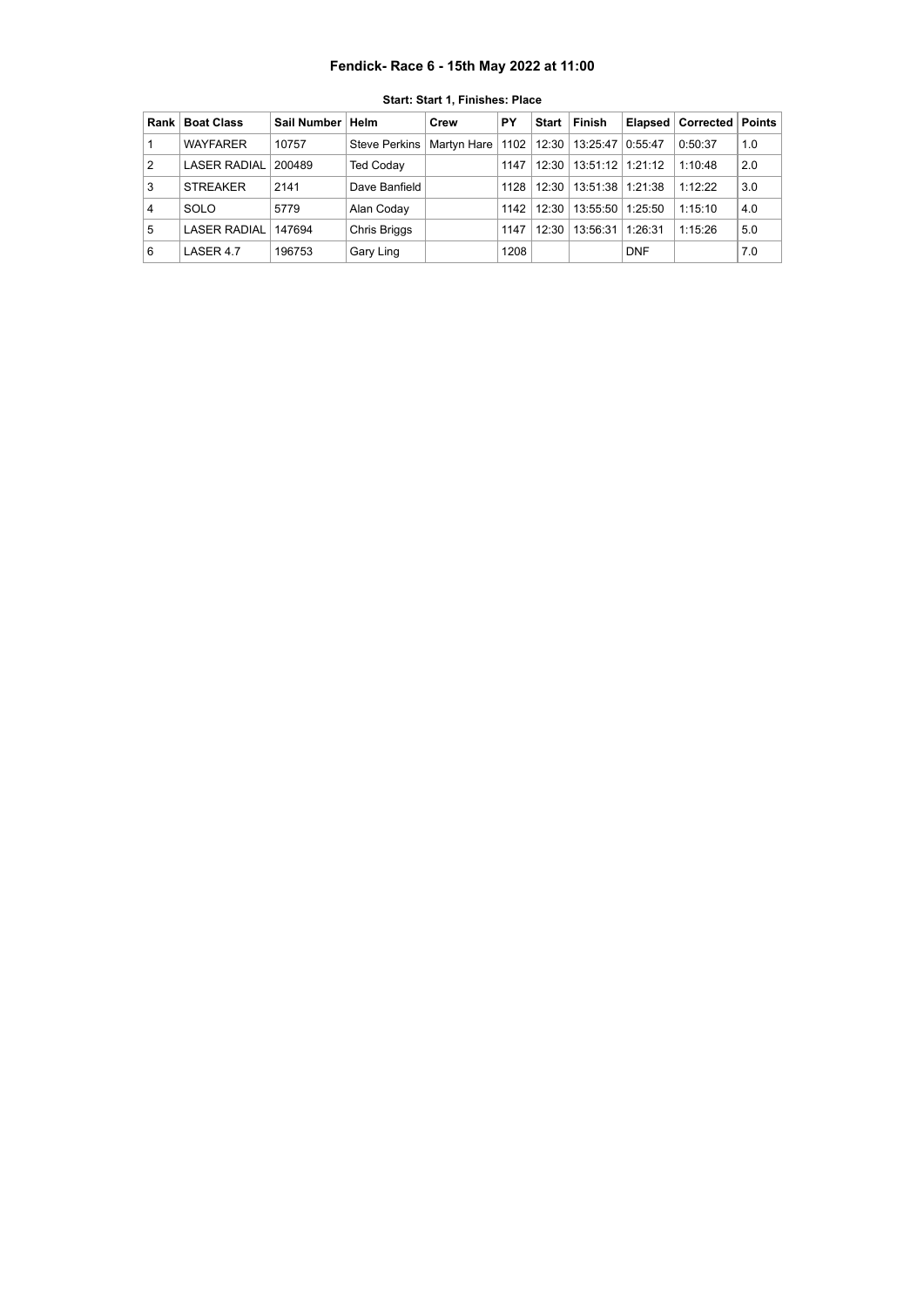## **Fendick - Race 7 - 29th May 2022 at 11:15**

<span id="page-8-0"></span>

| Rank            | <b>Boat Class</b>   | Sail Number | <b>Helm</b>           | Crew | PY   | <b>Start</b> | <b>Finish</b>      | <b>Elapsed</b> | Corrected | <b>Points</b> |
|-----------------|---------------------|-------------|-----------------------|------|------|--------------|--------------------|----------------|-----------|---------------|
| 1               | LASER               | 149290      | Andy Pickering        |      | 1100 | 11:18        | 12:04:47           | 0:46:47        | 0:42:32   | 1.0           |
| $\overline{2}$  | <b>SOLO</b>         | 5716        | <b>Brett Townsend</b> |      | 1142 | 11:18        | 12:07:23           | 0:49:23        | 0:43:15   | 2.0           |
| 3               | <b>SOLO</b>         | 5455        | lan Smith             |      | 1142 | 11:18        | 12:08:43           | 0:50:43        | 0:44:25   | 3.0           |
| 4               | LASER               | 179848      | <b>Ben Phipps</b>     |      | 1100 | 11:18        | 12:08:25           | 0:50:25        | 0:45:50   | 4.0           |
| 5               | <b>SOLO</b>         | 6038        | Mark Osborne          |      | 1142 | 11:18        | 12:11:34           | 0:53:34        | 0:46:54   | 5.0           |
| 6               | <b>WAYFARER</b>     | 11356       | Alan Hoy              |      | 1102 | 11:18        | 12:09:50           | 0:51:50        | 0:47:02   | 6.0           |
| 7               | <b>LASER RADIAL</b> | 200489      | <b>Ted Coday</b>      |      | 1147 | 11:18        | $12:13:13$ 0:55:13 |                | 0:48:08   | 7.0           |
| 8               | <b>SOLO</b>         | 5779        | Alan Coday            |      | 1142 | 11:18        | 12:13:56   0:55:56 |                | 0:48:59   | 8.0           |
| 9               | <b>LASER RADIAL</b> | 200722      | Justine Ferneyhough   |      | 1147 | 11:18        | 12:15:25           | 0:57:25        | 0:50:03   | 9.0           |
| 10              | 420                 | 52067       | Sam Glover            |      | 1105 | 11:18        | 12:14:27           | 0:56:27        | 0:51:05   | 10.0          |
| 11              | <b>LASER</b>        | 00000       | <b>Matthew White</b>  |      | 1100 | 11:18        | 12:15:05           | 0:57:05        | 0:51:54   | 11.0          |
| 12 <sup>2</sup> | LASER 4.7           | 196753      | Gary Ling             |      | 1208 | 11:18        | 12:23:55           | 1:05:55        | 0:54:34   | 12.0          |
| 13              | Vago                | 838         | <b>Thomas Page</b>    |      | 1064 | 11:18        | 12:17:48 0:59:48   |                | 0:56:12   | 13.0          |